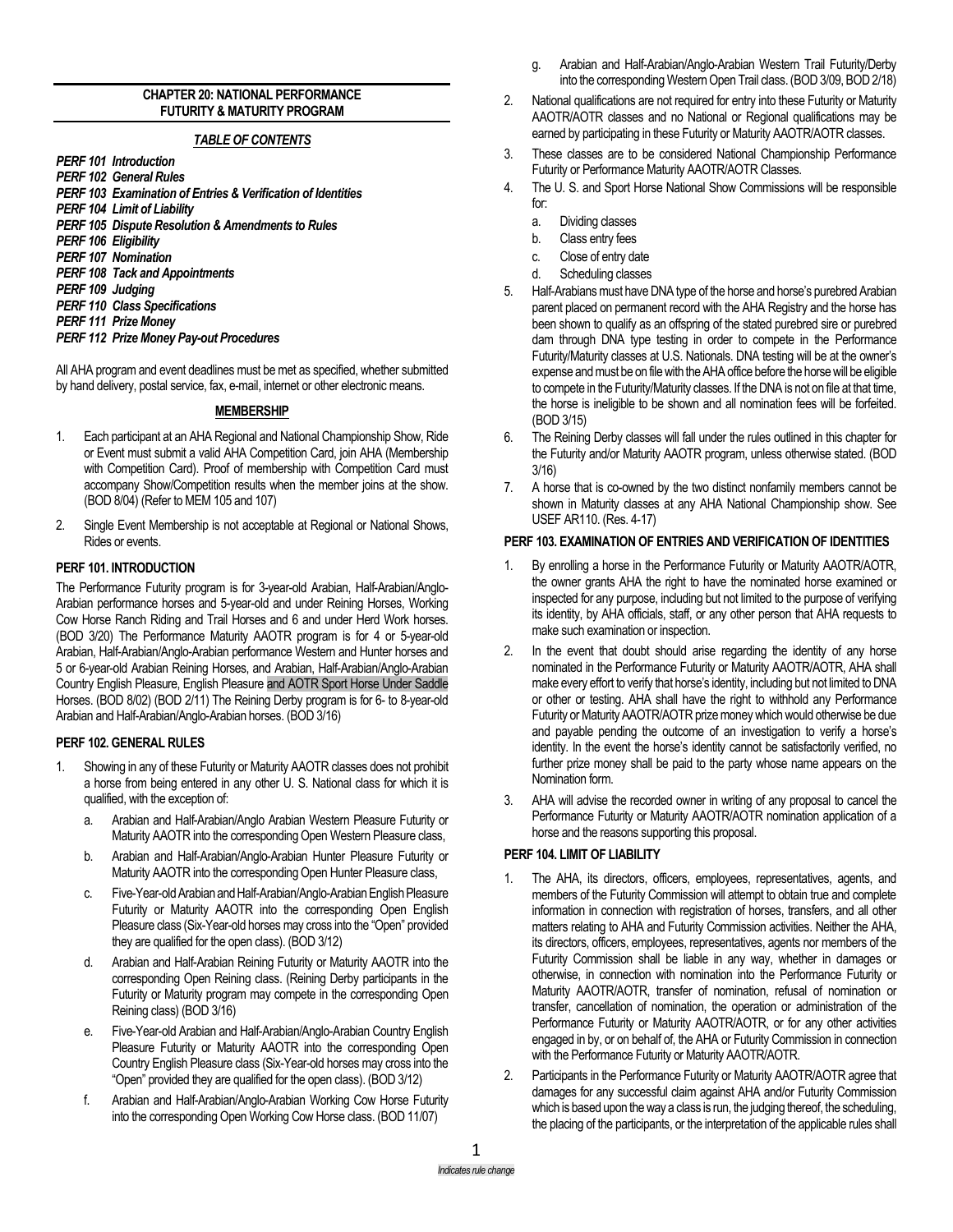be limited to liquidated damages in the amount of the nomination and entry fees.

3. If, notwithstanding the release signed by a participant in the program and the above provision of the program rules, any liability to a participant should arise on the part of AHA or Futurity Commission, such liability shall be limited as liquidated damages, to an amount equal to the nomination fees paid by the participant.

### **PERF 105. DISPUTE RESOLUTION AND AMENDMENTS TO RULES**

- In the event that any dispute or issue should arise regarding the implementation of the Performance Futurity or Maturity AAOTR/AOTR program which cannot be resolved solely by reference to these rules or which requires that they be interpreted, the dispute or issue shall be resolved by decision of the Futurity Commission, upon a written petition submitted by an interested party to the Futurity Commission. The petition should not be submitted to a Commissioner(s), as all cases are reviewed on an anonymous basis. All decisions by the Futurity Commission on disputes or issues raised under the provisions of this section shall be consistent with the purpose of the Performance Futurity or Maturity AAOTR/AOTR Rules and shall be final. Written notice of the decision of the Futurity Commission stating the basis for the decision shall be sent to the Petitioning party.
- 2. The Futurity Commission may amend these rules from time to time as it deems necessary with the approval of the AHA Board of Directors.
- 3. **Recovery of Performance Futurity or Maturity AAOTR/AOTR Prize Money Wrongfully Received:** If, in accordance with applicable protest or disciplinary procedures of AHA, USEF, or EC, a determination by any of these entities establishes, expressly or implicitly, that a person or horse was not qualified to participate in the Performance Futurity or Maturity AAOTR/AOTR program and prize money was received, all such money shall be refunded to AHA within 60 days after a written demand is made by AHA. In the event that AHA is required to refer any such matter for collection to an attorney or collection agency, or to institute legal proceedings, AHA shall, in addition to the Performance Futurity or Maturity AAOTR/AOTR prize money wrongfully received, be entitled to recover from the person receiving said money interest at the rate of 12% per annum compounded annually from the date the money was received, as well as all costs of collection, including reasonable attorney's fees and collection agency fees.

#### **PERF 106. ELIGIBILITY**

- 1. Horses must be registered with AHA, CAHR, or CPAR and possess a current Certificate of Registration.
- 2. Horses must be owned by a member of AHA. To nominate or re-nominate horses to the Performance Futurity or Maturity AAOTR/AOTR program, only one of the owners shown on the current registration papers must be a member of AHA in good standing. See MEM 105 for Competition membership requirements.
- 3. For purposes of these Rules, a horse's age shall be determined by the USEF age standards.
- 4. AHA shall not be responsible for any disputes arising through change of ownership.
- 5. It is the responsibility of the owner to verify that their horse is properly enrolled (including the payment of all applicable fees) in the Performance Futurity/Maturity Program in order to compete in the designated Performance Futurity/Maturity classes at U.S. Nationals.

#### **PERF 107. NOMINATION**

Nominations are required for all participants. A class must be designated at the time of original nomination. Nominations without a class indicated will not be processed. **Nomination must be submitted by the close of entries for the National Show you are entering.** Nomination in an identified class will serve as the qualification for that class. A request to change classes postmarked/electronic transaction dated after **July 1** and prior to the **original** close of Sport Horse National entries and **August 1** and prior to the **original** close of U.S. National entries will be allowed with a written request and a \$100 change fee. (BOD 11/05) A request to change classes after the original close of U.S. Entries will be allowed with a written request and a \$250 change fee, until the first day the show office opens which is the final entry closing (BOD

3/15) The class change fees will be retained by AHA for administrative fees. (BOD 11/12)

- 2. There is a \$40 one-time processing fee per class to be included with the first payment. (BOD 3/17)
- 3. Nominations must be made on the official nomination form. All nominations must be made prior to the close of entries for either Sport Horse or U.S. Nationals. Nominations will be entered under the current recorded owner of the horse.
- 4. **For U.S. Nationals:** A Nomination fee of \$700 per class (Western Pleasure Futurity/Maturity, English Pleasure Futurity/Maturity, Hunter Pleasure Futurity/Maturity, Country English Pleasure Maturity, Working Cow Horse Futurity, Trail Horse Futurity, Ranch Riding, Herd Work Futurity) may be paid in full, (BOD 2/01, 3/17, 3/19) postmarked/electronic transaction dated to AHA prior to **June 1, OR**

The Nomination fee per class may be paid as follows:

| 1 <sup>st</sup> Payment due June 1      | \$300 |
|-----------------------------------------|-------|
| After June 1, add late fee of           | \$25  |
| 2 <sup>nd</sup> Payment due July 1      | \$200 |
| After July 1, add late fee of           | \$50  |
| 3rd Payment due August 1                | \$200 |
| After <b>August 1</b> , add late fee of | \$75  |

A Nomination fee of \$1,000 per class (Reining Horse Futurity/Maturity/Derby) may be paid in full, postmarked/electronic transaction dated to AHA prior to **June 1, OR**

The Nomination fee per class may be paid as follows (BOD 11/09):

| 1 <sup>st</sup> Payment due <b>June 1</b> | \$400 |
|-------------------------------------------|-------|
| After June 1, add late fee of             | \$25  |
| 2 <sup>nd</sup> Payment due July 1        | \$300 |
| After July 1, add late fee of             | \$50  |
| 3rd Payment due <b>August 1</b>           | \$300 |
| After August 1, add late fee of           | \$75  |

5. **For Sport Horse Nationals:** A Nomination fee of \$700 per class (Sport Horse Under Saddle AOTR Maturity) may be paid in full, postmarked/electronic transaction dated to AHA prior to May **1, OR**

| The Nomination fee per class may be paid as follows: (BOD 1/22) |       |  |
|-----------------------------------------------------------------|-------|--|
| 1 <sup>st</sup> Payment due May 1                               | \$300 |  |
| After May 1, add late fee of                                    | \$25  |  |
| 2 <sup>nd</sup> Payment due <b>June 1</b>                       | \$200 |  |
| After June 1, add late fee of                                   | \$50  |  |
| 3rd Payment due July 1                                          | \$200 |  |
| After July 1, add late fee of                                   | \$75  |  |

- 6. Nominations must be made prior to the original close of entries for the National Show you are entering, entries postmarked/electronic transaction dated after the original close of entries must pay the total nomination fee of \$740 (\$700 nomination and \$40 office fee) plus an additional \$900 late fee per performance class (\$750 to be included in the prize money pot for that particular class and \$150 to go toward AHA administrative costs). Nominations for the Reining Futurity/Maturity/Derby must pay the total nomination of \$1,040 (\$1,000 nomination, \$40 office fee) plus an additional \$1,150 late fee per Reining Futurity/Maturity/Derby (with \$1,000 to be included in the prize money pot for that particular class and \$150 to go toward AHA administrative costs) (BOD 11/09). Nominations are allowed with the additional \$750 late fee or the additional \$1,000 late fee for the Reining Futurity/Maturity/Derby up until the Post Entry Close date or the actual day the show office opens whichever is later and any additional National class fees (including late fees) must be paid. (BOD 11/08) (BOD 1/09) (BOD 8/12)
- 7. Nomination fee does not include show entry fees, post entry fees, drug fees, stall fees, etc. Nomination into the Performance Futurity/Maturity Program does not constitute entry into the National Show. A separate National Show Entry form must be submitted with the appropriate entry fees prior to the close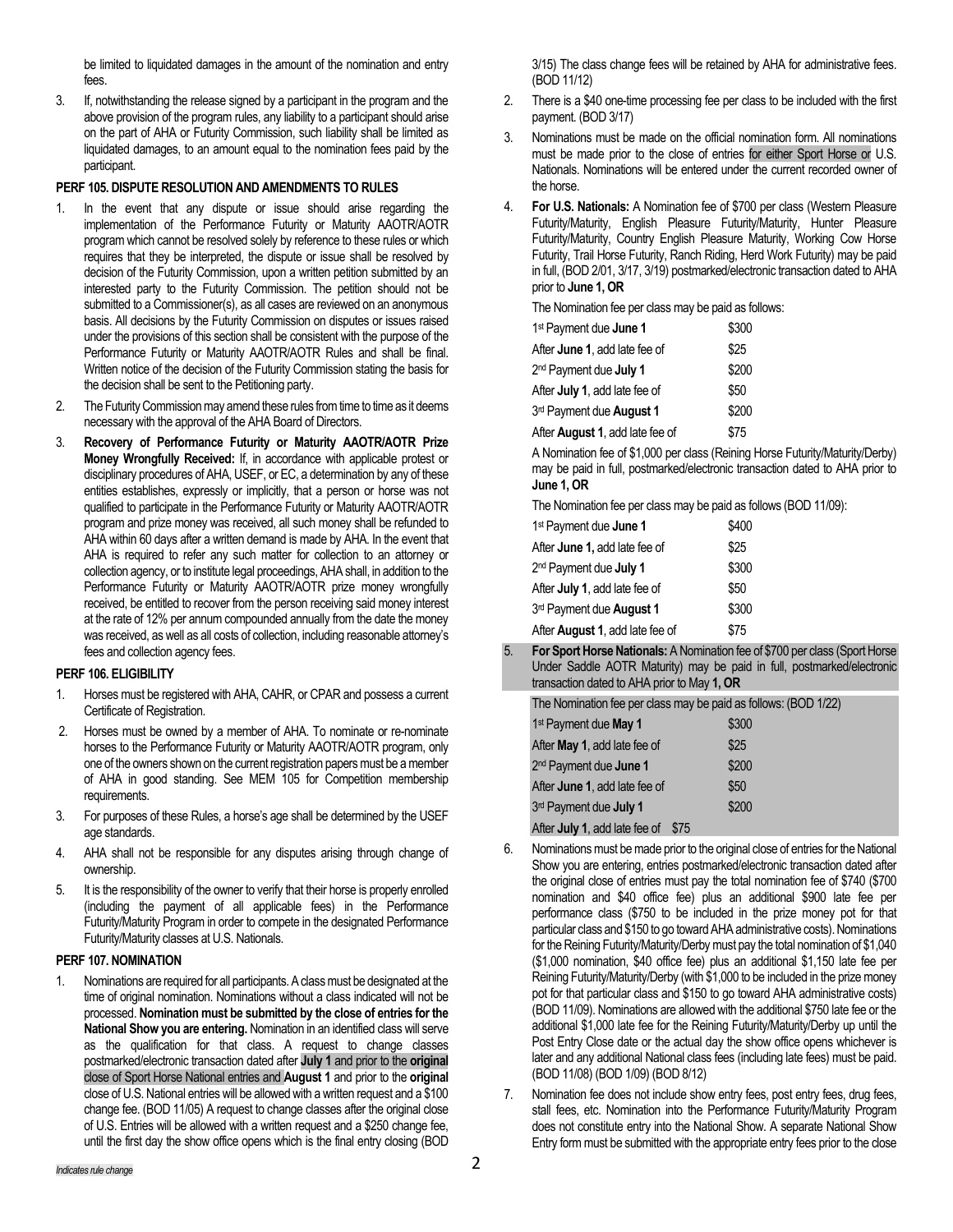of entries for the horse to be shown in the specified Performance Futurity/Maturity Class.

- 8. Substitution of horses is prohibited.
- 9. All nomination payments are final and non-refundable. Any portion of a nomination payment not postmarked/electronic transaction dated by the due dates above will cause that entry to be considered a late entry.
- 10. Transfers may be made to the consecutive year for horses which are injured, provided that a written request and veterinarian statement is received within 15 days prior to the first day of the show from the recorded owner. This transfer can only be applied to the same horse with a transfer fee of \$100. Only the Performance Futurity/Maturity fees will transfer from one year to the next. A new official class entry form with applicable fees will be required the following year. (BOD 11/10)
- 11. Nominations for Performance Futurities/Maturities may be transferred upon sale of a nominated horse. The AHA Show Secretary must receive the notice of sale and request for transfer in writing before the horse is shown. Refer to AHA Handbook for transfer fees. For Performance Maturities AAOTR/AOTR, the transfer must be completed in the appropriate registry and the Adult/ Amateur Owner must be listed as the recorded owner on the Certificate of Registration before the nomination can be transferred. BOD 8/02)
- 12. There will be no refund of nomination fee, any portion of a nomination fee or processing fee.

## **PERF 108. TACK AND APPOINTMENTS**

- Martingales, tie-downs, running rings, tongue ties and/or any illegal artificial devices used with the bit are prohibited in all classes except in the Arabian and Half-Arabian/Anglo-Arabian English Pleasure and Country English Pleasure Futurity classes, where a running martingale is optional. (See the current USEF Rule Book.)
- 2. Horses must be shown in same type of hackamore, snaffle or bridle throughout the class, i.e. from section through finals.
- 3. For Hunter Pleasure and Sport Horse Under Saddle classes, a Snaffle Bit is defined as a snaffle bit of at least 3/8" diameter as measured ½" from the ring. The snaffle bit may be jointed, double jointed or unjointed. The snaffle bit must have a round, egg butt or "D" shaped ring with no attachments to the headstall or reins through a hook (except for keepers for a full cheek snaffle). Full cheek (with or without keepers), French and Dr. Bristol snaffle bits are permitted). (BOD 3/18) If a curb strap is used in Hunter Pleasure, it must be attached below the reins. A curb strap is not allowed in Sport Horse Under Saddle. (Maturity class specifications may differ from Futurity requirements, refer to PERF 110 and USEF Rule Book). (BOD 11/12)
- 4. For bit requirements in Western Pleasure, Reining, Working Cow Horse and Trail classes refer to the USEF Arabian Rules for Junior Horse Classes in their respective divisions (Maturity class specifications may differ from Futurity requirements, refer to PERF 110 and USEF Rule Book). (BOD 11/12)
- 5. In the Country English Pleasure Futurity and the English Pleasure Futurity horses will be shown in a snaffle defined as a smooth, rounded snaffle bit that is at least  $3/8$ " in diameter as measured  $\frac{1}{2}$ " from the ring. The snaffle will be either single or double jointed. The rings may be 2" to 4" diameter and may be loose ring, egg-butt or dee ring (half cheeks permitted). Should a doublejointed snaffle be used, the center piece must be smooth, round, or flat. The snaffle bit may be wrapped with Guardtex, Latex, Sealtex or similar materials. (BOD 3/18)
- 6. Hackamores (bosals) shall be round in shape and constructed of braided rawhide or leather and must have a flexible rawhide or leather core. No other material of any kind is to be used in conjunction with a hackamore, i.e., steel, metal or chains. (**Exception:** smooth plastic electrical tape is acceptable; mechanical or rope hackamores are prohibited.) See USEF Rule Book.
- 7. For Herd Work horses, entries are to be shown under the class specifications set forth in the current NRCHA Rule Book (see exceptions in PERF 110.8). (BOD 3/20)

### **PERF 109. JUDGING**

- 1. All Performance Futurity or Maturity AAOTR/AOTR classes herein shall be judged utilizing the same judging system as employed by the National Championship Show with a Top Ten, Champion and Reserve Champion being named. (Refer to PERF 111 for prize money payout) The rules and specifications set forth in the current USEF Rule Book will be utilized unless otherwise specified and noted hereinafter. Note: Tack appointment requirements may deviate from specific USEF rulings, but will be so specified herein. Tack and appointments will be checked by the USEF Steward in all classes. All rules not covered herein will be subject to the prevailing rules set forth by the current USEF Rule Book.
- 2. All Reining Horses will be video recorded. Video recording may be used by the judge(s) to review if a major penalty (a penalty which results in a no score, a zero (0), or a five (5) point penalty) is unclear. A) The video recording must be provided by an "Official Show Videographer," and the judge must have reason to believe all horses have been video recorded; B) Whether or not to review the video recording is the sole discretion of the judge(s) and the decision of the judge(s) in this regard is non-protestable; C) The judge's decision to review the video recorded performance must be made prior to announcing the official results of the class; D) If a judge decides to review any video recorded performance in a class, the official results of the class must be delayed until after the review and a decision has been made. (Refer to NRHA Rule Book for complete use of video review)

## **PERF 110. CLASS SPECIFICATIONS**

- 1. Western Pleasure Futurity (Arabian Open and Half-Arabian/Anglo-Arabian Open)
	- a. Entries will be shown and judged under the class specifications set forth in the Arabian, Half-Arabian/Anglo-Arabian Division of the USEF Rule Book for Western Pleasure Junior Horse. Entries must be shown in a snaffle bit or hackamore (Refer to PERF 108.4, 108.6).
	- b. Entries must be three years old and must never have been shown in a bridle. Bridle is defined as any bit that has a shank.
- 2. Country English Pleasure Futurity (Arabian Open and Half-Arabian /Anglo-Arabian Open) (BOB 8/10)
	- a. Entries will be shown and judged under the class specifications set forth in the Arabian, Half-Arabian/Anglo-Arabian Division of the USEF Rule Book for Country English Pleasure Junior Horse except entries must be shown in a single snaffle (Refer to PERF 108.5); cavessons are required. A running martingale is optional.
	- Entries must be three years old and must never have been shown in a bridle. Bridle is defined as any bit that has a shank.
- 3. English Pleasure Futurity (Arabian Open and Half-Arabian /Anglo-Arabian Open)
	- a. Entries will be shown and judged under the class specifications set forth in the Arabian, Half-Arabian/Anglo-Arabian Division of the USEF Rule Book for English Pleasure Junior Horse except entries must be shown in a single snaffle (Refer to PERF 108.5); cavessons are required. A running martingale is optional.
	- b. Entries must be three years old and must never have been shown in a bridle. Bridle is defined as any bit that has a shank.
- 4. Hunter Pleasure Futurity (Arabian Open and Half-Arabian/Anglo-Arabian Open)
	- a. Entries will be shown and judged under class specifications set forth in the Arabian, Half-Arabian/Anglo-Arabian Division of the USEF Rule Book for Hunter Pleasure Junior Horse except entries must be shown in a single snaffle (Refer to PERF 108.3); cavessons are required.
	- b. Entries must be three years old and must never have been shown in a bridle. Bridle is defined as any bit that has a shank.
- 5. Reining Horse Futurity (Arabian Open and Half-Arabian/Anglo-Arabian Open)
	- a. Entries to be shown and judged under the class specifications set forth in the Arabian, Half-Arabian/Anglo-Arabian Division of the USEF Rule Book for reining, except entries must be shown in a snaffle bit or hackamore (Refer to PERF 108.4, 108.6).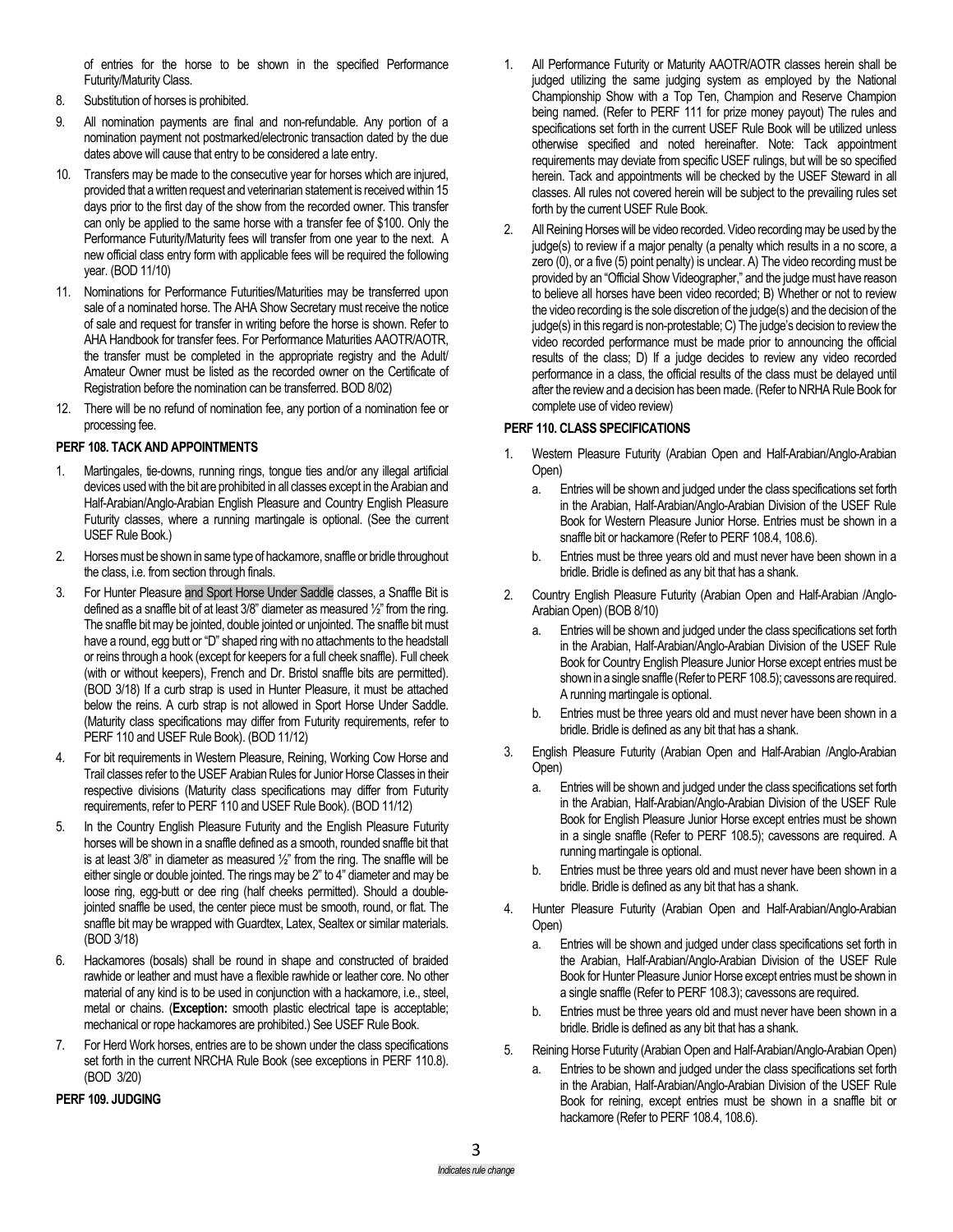- b. Entries must be five years old and under (BOD 8/07)
- c. All entries will compete in two go-rounds. The final results to be based on an accumulative score from both go-rounds. Order of go for both gorounds will be drawn.
- 6. Working Cow Horse Futurity (Arabian Open and Half-Arabian/Anglo-Arabian Open) (BOD 11/07)
	- a. Entries to be shown and judged under the class specifications set forth in the Arabian, Half-Arabian/Anglo-Arabian Division of the USEF Rule Book for Working Cow Horse. Entries must be shown in a snaffle bit or hackamore (Refer to PERF 108.4, 108.6).
	- b. Entries must be five years old and under.
	- c. All entries will compete in two go-rounds. The final results to be based on an accumulative score from both go-rounds. Order of go for both gorounds will be drawn. (BOD 5/08)
- 7. Trail Horse Futurity (Arabian Open and Half-Arabian/Anglo-Arabian Open)
	- a. Entries to be shown and judged under the class specifications set forth in the Arabian, Half-Arabian/Anglo-Arabian Division of the USEF Rule Book for Trail. Entries must be shown in a snaffle bit or hackamore (Refer to PERF 108.4, 108.6).
	- b. Entries must be five years old and under.
	- c. All entries will compete in two go-rounds. The final results to be based on an accumulative score from both go-rounds. Order of go for both gorounds will be drawn. (BOD 3/09)
	- d. Arabians and Half-Arabians/Anglo-Arabians are combined into one class. (BOD 3/16)
- 8. Herd Work Futurity (Arabian Open and Half-Arabian/Anglo-Arabian Open) (BOD 3/20)
	- a. Entries to be shown and judged under the classifications set forth in the NRCHA Rule Book.
	- b. Entries must be 6 years old and under.
	- c. Entries must be shown in a snaffle bit or hackamore. (Refer to PERF 108.4 – will follow requirements for Working Cow Horse Division and PERF 108.6)
	- d. All entries in the Herd Work Futurity will compete in 1 go round.
- 9. Western Pleasure Maturity AAOTR (Arabian AAOTR and Half-Arabian/Anglo-Arabian AAOTR)
	- a. Entries will be shown and judged under the class specifications set forth in the Arabian, Half-Arabian/Anglo-Arabian Division of the USEF Rule Book for Western Pleasure Junior Horse.
- 10. Country English Pleasure Maturity AAOTR (Arabian AAOTR and Half-Arabian/Anglo-Arabian AAOTR)
	- a. Entries will be shown and judged under the class specifications set forth in the Arabian, Half-Arabian/Anglo-Arabian Division of the USEF Rule Book for Country English Pleasure Junior Horse.
- 11. English Pleasure Maturity AAOTR (Arabian AAOTR and Half-Arabian/Anglo-Arabian AAOTR)
	- a. Entries will be shown and judged under the class specifications set forth in the Arabian, Half-Arabian/Anglo-Arabian Division of the USEF Rule Book for English Pleasure Junior Horse.
- 12. Hunter Pleasure Maturity AAOTR (Arabian AAOTR and Half-Arabian/Anglo-Arabian AAOTR)
	- a. Entries will be shown and judged under the class specifications set forth in the Arabian, Half-Arabian/Anglo-Arabian Division of the USEF Rule Book for Hunter Pleasure Junior Horse.
- 13. Reining Horse Maturity AAOTR (Arabian AAOTR)
	- a. Entries will be shown and judged under the class specifications set forth in the Arabian, Half-Arabian/Anglo-Arabian Division of the USEF Rule Book for Reining.
	- b. Six-year-olds must be shown in a bridle, i.e. bit. Five-year-old's must be shown in a snaffle or hackamore per current USEF Rule Book. Cross entries in the Reining Horse Futurity are not allowed.
- c. All entries in the Arabian Maturity AAOTR will compete in one go-round.
- 14. Reining Horse Derby (Arabian and Half-Arabian/Anglo-Arabian Open) (BOD 3/16)
	- a. Entries will be shown and judged under the Open class specifications set forth in the Arabian, Half-Arabian/Anglo-Arabian Division of the USEF Rule Book for Reining.
	- b. Horse must be shown in a bridle.
	- c. All entries in the Derby will compete in two go-rounds, the Champion, Reserve Champion and Top Ten will be determined by the total of the composite scores from each go-round.
	- d. Entries must be six to eight years old.
- 15. Western Trail Horse Derby (Arabian Open and Half-Arabian/Anglo-Arabian Open) (BOD 2/18)
	- a. Entries to be shown and judged under the Open class specifications set forth in the Arabian, Half-Arabian/Anglo-Arabian Division of the USEF Rule Book for Trail. Entries must be shown in a bridle.
	- b. Entries must be six to eight years of age.
	- c. All entries will compete in two go-rounds. The final results to be based on an accumulative score from both go-rounds. Order of go for both gorounds will be drawn.
	- d. Arabians and Half-Arabians/Anglo-Arabians are combined into one class.
- 16. Ranch Riding Futurity (Arabian/Half-Arabian/Anglo-Arabian Open) (BOD3/20)
	- a. Entries will be shown and judged under the open class specifications set forth in the Arabian, Half-Arabian/Anglo-Arabian Division of the USEF Rule Book for Ranch Horse Riding. Entries must be shown in a snaffle bit or hackamore (Refer to PERF 108.4 – will follow requirements for Western Pleasure Division, and PERF 108.6).
	- b. Entries must be five years old and under.
	- c. Arabians and Half-Arabian/Anglo-Arabians may be combined into one class.
	- d. All entries in the Ranch Riding Futurity will compete in one go-round.
- 17. Sport Horse Under Saddle Maturity AOTR (Arabian AOTR and Half-Arabian/Anglo-Arabian AOTR) (BOD 1/22)
	- Entries will be shown and judged under the class specifications set forth in the Arabian, Half-Arabian/Anglo-Arabian Division of the USEF Rule Book for Sport Horse Under Saddle Junior Horse.
	- Entries must be five or six years old.

## **PERF 111. PRIZE MONEY**

All nomination fees and the \$750 and \$1,000 late fees will go into the prize money for that class. (BOD 12/15) (BOD 8/12) Nomination fees not designated will be distributed by percentage of the number of horses shown in each class in which the horse was eligible to be entered (**example**; Arabian funds to Arabians and Maturity funds to Maturity classes). (BOD 8/12) Prize money will be paid thus:

- Champion 25% of prize money for that class
- Reserve Champion 15% of total prize money for that class
- Remaining Top Ten 7.5% of total prize money for that class

If fewer than nineteen horses are in the class, 50% of the class, rounded up, will be eligible for Performance Futurity/Maturity prize money.

Any remaining Top Ten money will be divided equally between all Top Ten placings. For disqualifications at Nationals, refer to REQ 402. For ties in Working Western disciplines, see USEF Arabian Division, Working Western Section, General Scoring. (BOD 8/12)

# **PERF 112. PRIZE MONEY PAY-OUT PROCEDURES**

Prize money will be paid only to the party who is listed as the recorded owner of the horse at the time of the show. Checks for prize money shall be mailed within 60 days after completion of the competition.